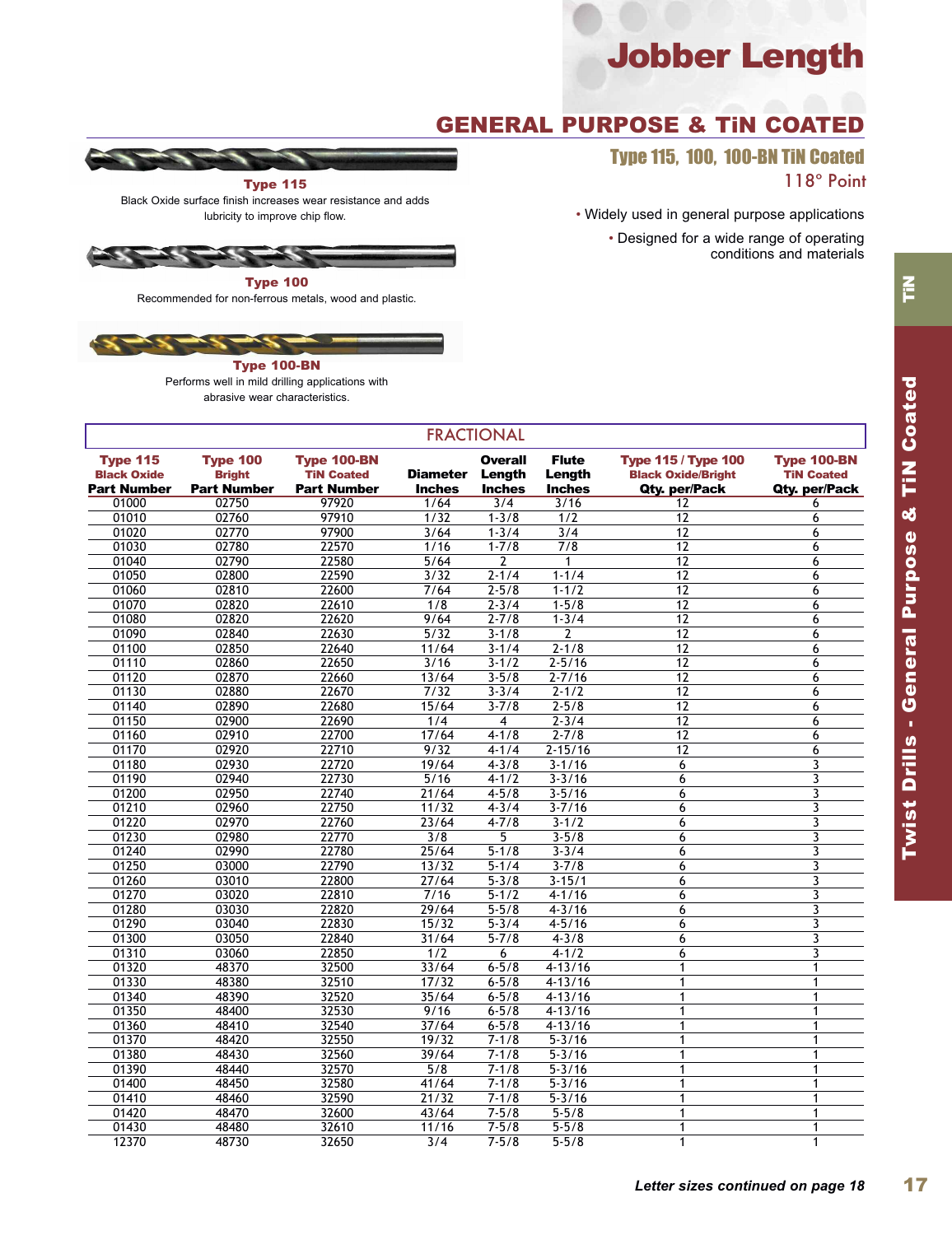## GENERAL PURPOSE & TiN COATED

### Type 115, 100, 100-BN TiN Coated 118 Point

- Widely used in general purpose applications
- Designed for a wide range of operating conditions and materials



Black Oxide surface finish increases wear resistance and adds lubricity to improve chip flow.

Type 100

It is recommended for non-ferrous metals, wood and plastic.



Type 100-BN Performs well in mild drilling applications with abrasive wear characteristics.

| <b>LETTER</b>                                               |                                                        |                                                               |                               |                                           |                                         |                                                                          |                                                          |  |  |  |
|-------------------------------------------------------------|--------------------------------------------------------|---------------------------------------------------------------|-------------------------------|-------------------------------------------|-----------------------------------------|--------------------------------------------------------------------------|----------------------------------------------------------|--|--|--|
| <b>Type 115</b><br><b>Black Oxide</b><br><b>Part Number</b> | <b>Type 100</b><br><b>Bright</b><br><b>Part Number</b> | <b>Type 100-BN</b><br><b>TiN Coated</b><br><b>Part Number</b> | <b>Letter</b><br><b>Sizes</b> | <b>Overall</b><br>Length<br><b>Inches</b> | <b>Flute</b><br>Length<br><b>Inches</b> | <b>Type 115 / Type 100</b><br><b>Black Oxide/Bright</b><br>Qty. per/Pack | <b>Type 100-BN</b><br><b>TiN Coated</b><br>Qty. per/Pack |  |  |  |
| 02410                                                       | 04160                                                  | 22890                                                         | А                             | $3 - 7/8$                                 | $2 - 5/8$                               | 12                                                                       | 6                                                        |  |  |  |
| 02420                                                       | 04170                                                  | 22900                                                         | B                             | 4                                         | $2 - 3/4$                               | 12                                                                       | 6                                                        |  |  |  |
| 02430                                                       | 04180                                                  | 22910                                                         | Ċ                             | 4                                         | $2 - 3/4$                               | 12                                                                       | 6                                                        |  |  |  |
| 02440                                                       | 04190                                                  | 22920                                                         | D                             | 4                                         | $2 - 3/4$                               | 12                                                                       | 6                                                        |  |  |  |
| 02450                                                       | 04200                                                  | 22930                                                         | E                             | 4                                         | $2 - 3/4$                               | 12                                                                       | 6                                                        |  |  |  |
| 02460                                                       | 04210                                                  | 22940                                                         | F                             | $4 - 1/8$                                 | $2 - 7/8$                               | 12                                                                       | 6                                                        |  |  |  |
| 02470                                                       | 04220                                                  | 22950                                                         | G                             | $4 - 1/8$                                 | $2 - 7/8$                               | 12                                                                       | 6                                                        |  |  |  |
| 02480                                                       | 04230                                                  | 22960                                                         | н                             | $4 - 1/8$                                 | $2 - 7/8$                               | 12                                                                       | 6                                                        |  |  |  |
| 02490                                                       | 04240                                                  | 22970                                                         |                               | $4 - 1/8$                                 | $2 - 7/8$                               | 12                                                                       | 6                                                        |  |  |  |
| 02500                                                       | 04250                                                  | 22980                                                         |                               | $4 - 1/8$                                 | $2 - 7/8$                               | 12                                                                       | 6                                                        |  |  |  |
| 02510                                                       | 04260                                                  | 22990                                                         | Κ                             | $4 - 1/4$                                 | $2 - 15/16$                             | 12                                                                       | 6                                                        |  |  |  |
| 02520                                                       | 04270                                                  | 23000                                                         |                               | $4 - 1/4$                                 | $2 - 15/16$                             | 12                                                                       | 6                                                        |  |  |  |
| 02530                                                       | 04280                                                  | 23010                                                         | M                             | $4 - 3/8$                                 | $3 - 1/16$                              | 6                                                                        | 3                                                        |  |  |  |
| 02540                                                       | 04290                                                  | 23020                                                         | N                             | $4 - 3/8$                                 | $3 - 1/16$                              | 6                                                                        | 3                                                        |  |  |  |
| 02550                                                       | 04300                                                  | 23030                                                         | 0                             | $4 - 1/2$                                 | $3 - 3/16$                              | 6                                                                        | 3                                                        |  |  |  |
| 02560                                                       | 04310                                                  | 23040                                                         | P                             | $4 - 5/8$                                 | $3 - 5/16$                              | 6                                                                        | 3                                                        |  |  |  |
| 02570                                                       | 04320                                                  | 23050                                                         | Q                             | $4 - 3/4$                                 | $3 - 7/16$                              | 6                                                                        | 3                                                        |  |  |  |
| 02580                                                       | 04330                                                  | 23060                                                         | R                             | $4 - 3/4$                                 | $3 - 7/16$                              | 6                                                                        | 3                                                        |  |  |  |
| 02590                                                       | 04340                                                  | 23070                                                         | S                             | $4 - 7/8$                                 | $3 - 1/2$                               | 6                                                                        | 3                                                        |  |  |  |
| 02600                                                       | 04350                                                  | 23080                                                         | T                             | $4 - 7/8$                                 | $3 - 1/2$                               | 6                                                                        | 3                                                        |  |  |  |
| 02610                                                       | 04360                                                  | 22790                                                         | U                             | 5                                         | $3 - 5/8$                               | 6                                                                        | 3                                                        |  |  |  |
| 02620                                                       | 04370                                                  | 23100                                                         | V                             | 5                                         | $3 - 5/8$                               | 6                                                                        | 3                                                        |  |  |  |
| 02630                                                       | 04380                                                  | 23110                                                         | W                             | $5 - 1/8$                                 | $3 - 3/4$                               | 6                                                                        | 3                                                        |  |  |  |
| 02640                                                       | 04390                                                  | 23120                                                         | Χ                             | $5 - 1/8$                                 | $3 - 3/4$                               | 6                                                                        | 3                                                        |  |  |  |
| 02650                                                       | 04400                                                  | 23130                                                         | Y                             | $5 - 1/4$                                 | $3 - 7/8$                               | 6                                                                        | 3                                                        |  |  |  |
| 02660                                                       | 04410                                                  | 23140                                                         | Z                             | $5 - 1/4$                                 | $3 - 7/8$                               | 6                                                                        | 3                                                        |  |  |  |

| × |  |  |
|---|--|--|

| <b>Type 115</b><br><b>Black Oxide</b><br><b>Part Number</b> | <b>Type 100</b><br><b>Bright</b><br><b>Part Number</b> | <b>Type 100-BN</b><br><b>TiN Coated</b><br><b>Part Number</b> | Wire<br><b>Sizes</b> | Overall<br>Length<br><b>Inches</b> | <b>Flute</b><br>Length<br><b>Inches</b> | <b>Type 115 / Type 100</b><br><b>Black Oxide/Bright</b><br>Qty. per/Pack | <b>Type 100-BN</b><br><b>TiN Coated</b><br>Qty. per/Pack |
|-------------------------------------------------------------|--------------------------------------------------------|---------------------------------------------------------------|----------------------|------------------------------------|-----------------------------------------|--------------------------------------------------------------------------|----------------------------------------------------------|
| 01440                                                       | 03190                                                  | 47790                                                         |                      | $3 - 7/8$                          | $2 - 5/8$                               |                                                                          |                                                          |
| 01450                                                       | 03200                                                  | 47800                                                         |                      | $3 - 7/8$                          | $2 - 5/8$                               | 12                                                                       | b                                                        |
| 01460                                                       | 03210                                                  | 47810                                                         |                      | $3 - 3/4$                          | $2 - 1/2$                               | 12                                                                       |                                                          |
| 01470                                                       | 03220                                                  | 47820                                                         |                      | $3 - 3/4$                          | $2 - 1/2$                               |                                                                          |                                                          |
| 01480                                                       | 03230                                                  | 47830                                                         |                      | $3 - 3/4$                          | $2 - 1/2$                               | 12                                                                       |                                                          |
| 01490                                                       | 03240                                                  | 47840                                                         |                      | $3 - 3/4$                          | $2 - 1/2$                               | 12                                                                       |                                                          |
| 01500                                                       | 03250                                                  | 47850                                                         |                      | $3 - 5/8$                          | $2 - 7/16$                              | 12                                                                       |                                                          |

*Wire sizes continued on page 19*

TiN

18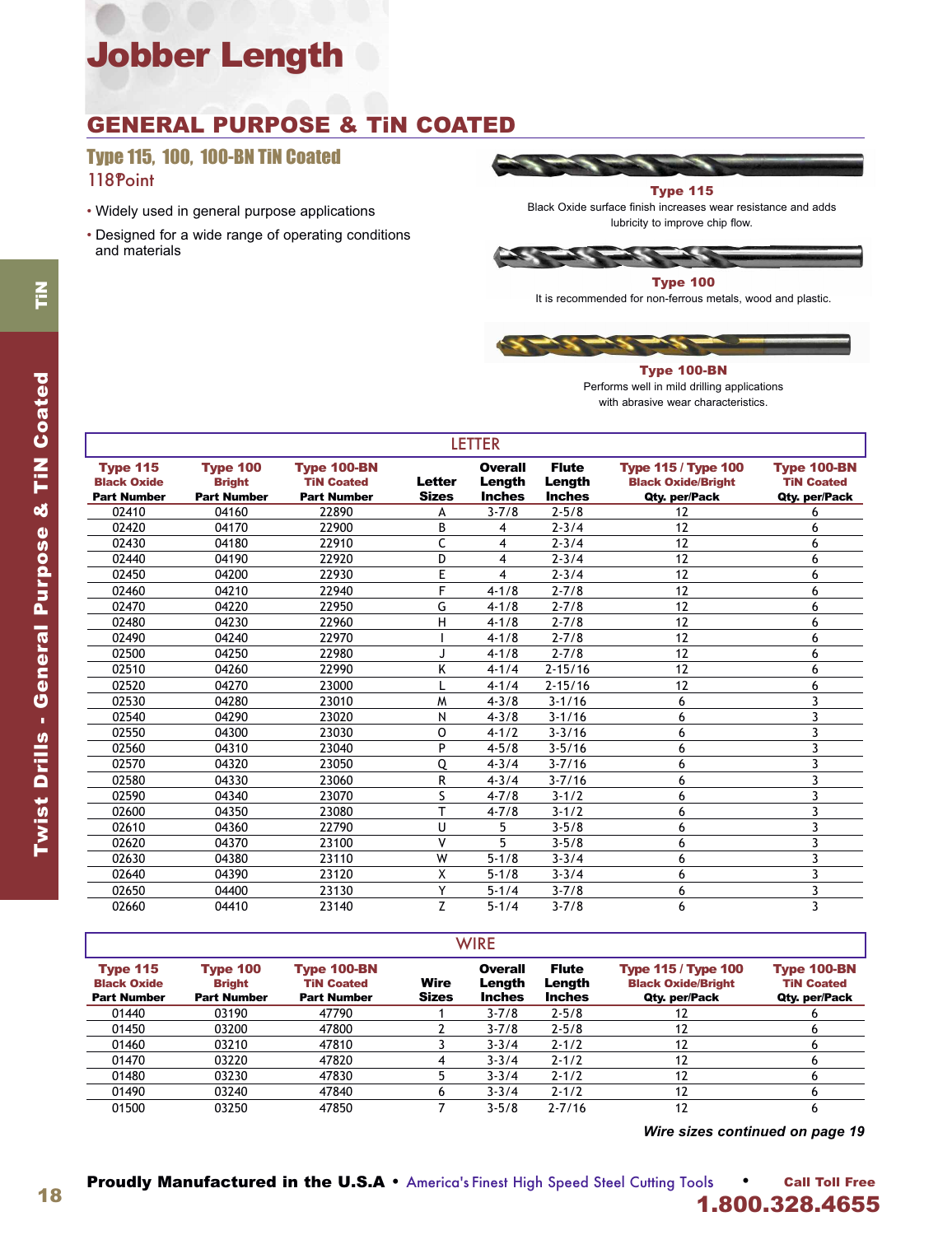## GENERAL PURPOSE & TiN COATED

Type 115, 100, 100-BN TiN Coated 118Point

• Widely used in general purpose applications

• Designed for a wide range of operating conditions and materials



Black Oxide surface finish increases wear resistance and adds lubricity to improve chip flow.



It is recommended for non-ferrous metals, wood and plastic.



Type 100-BN Performs well in mild drilling applications with abrasive wear characteristics.

| <b>WIRE</b>                                          |                                                        |                                                        |                             |                                           |                                         |                                                                          |                                                          |  |  |
|------------------------------------------------------|--------------------------------------------------------|--------------------------------------------------------|-----------------------------|-------------------------------------------|-----------------------------------------|--------------------------------------------------------------------------|----------------------------------------------------------|--|--|
| Type 115<br><b>Black Oxide</b><br><b>Part Number</b> | <b>Type 100</b><br><b>Bright</b><br><b>Part Number</b> | Type 100-BN<br><b>TiN Coated</b><br><b>Part Number</b> | <b>Wire</b><br><b>Sizes</b> | <b>Overall</b><br>Length<br><b>Inches</b> | <b>Flute</b><br>Length<br><b>Inches</b> | <b>Type 115 / Type 100</b><br><b>Black Oxide/Bright</b><br>Qty. per/Pack | <b>Type 100-BN</b><br><b>TiN Coated</b><br>Qty. per/Pack |  |  |
| 01510                                                | 03260                                                  | 47860                                                  | 8                           | $3 - 5/8$                                 | $2 - 7/16$                              | 12                                                                       | 6                                                        |  |  |
| 01520                                                | 03270                                                  | 47870                                                  | 9                           | $3 - 5/8$                                 | $2 - 7/16$                              | 12                                                                       | 6                                                        |  |  |
| 01530                                                | 03280                                                  | 47880                                                  | 10                          | $3 - 5/8$                                 | $2 - 7/16$                              | 12                                                                       | 6                                                        |  |  |
| 01540                                                | 03290                                                  | 47890                                                  | 11                          | $3 - 1/2$                                 | $2 - 5/16$                              | $\overline{12}$                                                          | 6                                                        |  |  |
| 01550                                                | 03300                                                  | 47900                                                  | 12                          | $3 - 1/2$                                 | $2 - 5/16$                              | 12                                                                       | 6                                                        |  |  |
| 01560                                                | 03310                                                  | 47910                                                  | $\overline{13}$             | $3 - 1/2$                                 | $2 - 5/16$                              | $\overline{12}$                                                          | 6                                                        |  |  |
| 01570                                                | 03320                                                  | 47920                                                  | 14                          | $3 - 3/8$                                 | $2 - 3/16$                              | 12                                                                       | 6                                                        |  |  |
| 01580                                                | 03330                                                  | 47930                                                  | 15                          | $3 - 3/8$                                 | $2 - 3/16$                              | $\overline{12}$                                                          | 6                                                        |  |  |
| 01590                                                | 03340                                                  | 47940                                                  | 16                          | $3 - 3/8$                                 | $2 - 3/16$                              | $\overline{12}$                                                          | $\overline{6}$                                           |  |  |
| 01600                                                | 03350                                                  | 47950                                                  | $\overline{17}$             | $3 - 3/8$                                 | $2 - 3/16$                              | $\overline{12}$                                                          | 6                                                        |  |  |
| 01610                                                | 03360                                                  | 47960                                                  | $\overline{18}$             | $3 - 1/4$                                 | $2 - 1/8$                               | $\overline{12}$                                                          | 6                                                        |  |  |
| 01620                                                | 03370                                                  | 47970                                                  | 19                          | $3 - 1/4$                                 | $2 - 1/8$                               | $\overline{12}$                                                          | 6                                                        |  |  |
| 01630                                                | 03380                                                  | 47980                                                  | $\overline{20}$             | $3 - 1/4$                                 | $2 - 1/8$                               | $\overline{12}$                                                          | 6                                                        |  |  |
| 01640                                                | 03390                                                  | 47990                                                  | 21                          | $3 - 1/4$                                 | $2 - 1/8$                               | 12                                                                       | 6                                                        |  |  |
| 01650                                                | 03400                                                  | 48000                                                  | 22                          | $3 - 1/8$                                 | 2                                       | 12                                                                       | 6                                                        |  |  |
| 01660                                                | 03410                                                  | 48010                                                  | $\overline{23}$             | $3 - 1/8$                                 | 2                                       | 12                                                                       | 6                                                        |  |  |
| 01670                                                | 03420                                                  | 48020                                                  | $\overline{24}$             | $3 - 1/8$                                 | $\overline{2}$                          | 12                                                                       | 6                                                        |  |  |
| 01680                                                | 03430                                                  | 48030                                                  | $\overline{25}$             | 3                                         | $1 - 7/8$                               | $\overline{12}$                                                          | 6                                                        |  |  |
| 01690                                                | 03440                                                  | 48040                                                  | $\overline{26}$             | $\overline{3}$                            | $1 - 7/8$                               | 12                                                                       | 6                                                        |  |  |
| 01700                                                | 03450                                                  | 48050                                                  | 27                          | 3                                         | $1 - 7/8$                               | 12                                                                       | 6                                                        |  |  |
| 01710                                                | 03460                                                  | 48060                                                  | $\overline{28}$             | $2 - 7/8$                                 | $1 - 3/4$                               | $\overline{12}$                                                          | 6                                                        |  |  |
| 01720                                                | 03470                                                  | 48070                                                  | $\overline{29}$             | $2 - 7/8$                                 | $1 - 3/4$                               | $\overline{12}$                                                          | 6                                                        |  |  |
| 01730                                                | 03480                                                  | 48080                                                  | $\overline{30}$             | $2 - 3/4$                                 | $1 - 5/8$                               | $\overline{12}$                                                          | 6                                                        |  |  |
| 01740                                                | 03490                                                  | 48090                                                  | $\overline{31}$             | $2 - 3/4$                                 | $1 - 5/8$                               | $\overline{12}$                                                          | 6                                                        |  |  |
| 01750                                                | 03500                                                  | 48100                                                  | $\overline{32}$             | $2 - 3/4$                                 | $1 - 5/8$                               | $\overline{12}$                                                          | 6                                                        |  |  |
| 01760                                                | 03510                                                  | 48110                                                  | $\overline{33}$             | $2 - 5/8$                                 | $1 - 1/2$                               | $\overline{12}$                                                          | 6                                                        |  |  |
| 01770                                                | 03520                                                  | 48120                                                  | $\overline{34}$             | $2 - 5/8$                                 | $1 - 1/2$                               | $\overline{12}$                                                          | 6                                                        |  |  |
| 01780                                                | 03530                                                  | 48130                                                  | $\overline{35}$             | $2 - 5/8$                                 | $1 - 1/2$                               | $\overline{12}$                                                          | 6                                                        |  |  |
| 01790                                                | 03540                                                  | 48140                                                  | $\overline{36}$             | $2 - 1/2$                                 | $1 - 7/16$                              | $\overline{12}$                                                          | 6                                                        |  |  |
| 01800                                                | 03550                                                  | 48150                                                  | 37                          | $2 - 1/2$                                 | $1 - 7/16$                              | 12                                                                       | $6\overline{6}$                                          |  |  |
| 01810                                                | 03560                                                  | 48160                                                  | 38                          | $\overline{2} - 1/2$                      | $1 - 7/16$                              | 12                                                                       | 6                                                        |  |  |
| 01820                                                | 03570                                                  | 48170                                                  | 39                          | $2 - 3/8$                                 | $1 - 3/8$                               | 12                                                                       | 6                                                        |  |  |
| 01830                                                | 03580                                                  | 48180                                                  | 40                          | $2 - 3/8$                                 | $1 - 3/8$                               | 12                                                                       | 6                                                        |  |  |
| 01840                                                | 03590                                                  | 48190                                                  | 41                          | $2 - 3/8$                                 | $1 - 3/8$                               | $\overline{12}$                                                          | 6                                                        |  |  |
| 01850                                                | 03600                                                  | 48200                                                  | 42                          | $2 - 1/4$                                 | $1 - 1/4$                               | 12                                                                       | 6                                                        |  |  |
| 01860                                                | 03610                                                  | 48210                                                  | 43                          | $2 - 1/4$                                 | $1 - 1/4$                               | $\overline{12}$                                                          | 6                                                        |  |  |
| 01870                                                | 03620                                                  | 48220                                                  | 44                          | $2 - 1/8$                                 | $1 - 1/8$                               | 12                                                                       | 6                                                        |  |  |
| 01880                                                | 03630                                                  | 48230                                                  | 45                          | $2 - 1/8$                                 | $1 - 1/8$                               | $\overline{12}$                                                          | 6                                                        |  |  |
| 01890                                                | 03640                                                  | 48240                                                  | 46                          | $2 - 1/8$                                 | $1 - 1/8$                               | $\overline{12}$                                                          | 6                                                        |  |  |
| 01900                                                | 03650                                                  | 48250                                                  | $\overline{47}$             | 2                                         | 1                                       | $\overline{12}$                                                          | 6                                                        |  |  |
| 01910                                                | 03660                                                  | 48260                                                  | 48                          | $\overline{2}$                            | $\overline{1}$                          | $\overline{12}$                                                          | 6                                                        |  |  |
| 01920                                                | 03670                                                  | 48270                                                  | 49                          | $\overline{2}$                            | $\mathbf{1}$                            | 12                                                                       | 6                                                        |  |  |
| 01930                                                | 03680                                                  | 48280                                                  | $\overline{50}$             | $\overline{2}$                            | $\overline{1}$                          | $\overline{12}$                                                          | $\overline{6}$                                           |  |  |
| 01940                                                | 03690                                                  | 48290                                                  | $\overline{51}$             | $\overline{2}$                            | $\mathbf{1}$                            | 12                                                                       | 6                                                        |  |  |
|                                                      |                                                        |                                                        |                             |                                           |                                         |                                                                          |                                                          |  |  |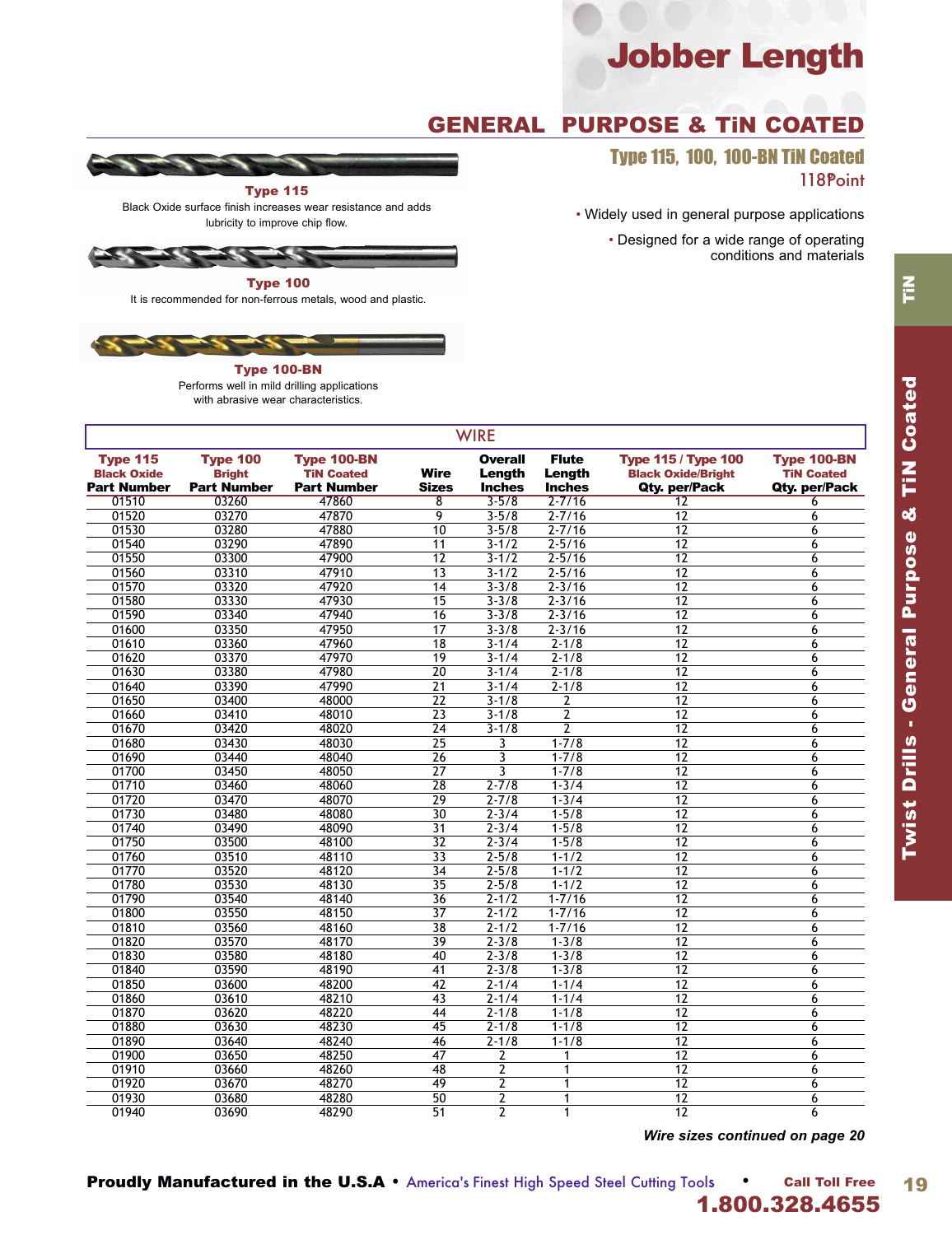### GENERAL PURPOSE & TiN COATED

### Type 115, 100, 100-BN TiN Coated 118Point

- Widely used in general purpose applications
- Designed for a wide range of operating conditions and materials



### Type 100

It is recommended for non-ferrous metals, wood and plastic.



#### Type 100-BN Performs well in mild drilling applications with abrasive wear characteristics.

|                                                             | <b>WIRE</b>                                            |                                                               |                             |                                           |                                         |                                                                          |                                                   |  |  |  |  |
|-------------------------------------------------------------|--------------------------------------------------------|---------------------------------------------------------------|-----------------------------|-------------------------------------------|-----------------------------------------|--------------------------------------------------------------------------|---------------------------------------------------|--|--|--|--|
| <b>Type 115</b><br><b>Black Oxide</b><br><b>Part Number</b> | <b>Type 100</b><br><b>Bright</b><br><b>Part Number</b> | <b>Type 100-BN</b><br><b>TiN Coated</b><br><b>Part Number</b> | <b>Wire</b><br><b>Sizes</b> | <b>Overall</b><br>Length<br><b>Inches</b> | <b>Flute</b><br>Length<br><b>Inches</b> | <b>Type 115 / Type 100</b><br><b>Black Oxide/Bright</b><br>Qty. per/Pack | Type 100-BN<br><b>TiN Coated</b><br>Qty. per/Pack |  |  |  |  |
| 01950                                                       | 03700                                                  | 48300                                                         | 52                          | $1 - 7/8$                                 | 7/8                                     | 12                                                                       | 6                                                 |  |  |  |  |
| 01960                                                       | 03710                                                  | 98000                                                         | 53                          | $1 - 7/8$                                 | 7/8                                     | 12                                                                       | 6                                                 |  |  |  |  |
| 01970                                                       | 03720                                                  | 97990                                                         | 54                          | $1 - 7/8$                                 | 7/8                                     | 12                                                                       | 6                                                 |  |  |  |  |
| 01980                                                       | 03730                                                  | 97980                                                         | 55                          | $1 - 7/8$                                 | 7/8                                     | 12                                                                       | 6                                                 |  |  |  |  |
| 01990                                                       | 03740                                                  | 97970                                                         | 56                          | $1 - 3/4$                                 | 3/4                                     | 12                                                                       | 6                                                 |  |  |  |  |
| 02000                                                       | 03750                                                  | 97960                                                         | 57                          | $1 - 3/4$                                 | 3/4                                     | 12                                                                       | 6                                                 |  |  |  |  |
| 02010                                                       | 03760                                                  | 97950                                                         | 58                          | $1 - 5/8$                                 | 11/16                                   | 12                                                                       | 6                                                 |  |  |  |  |
| 02020                                                       | 03770                                                  | 97940                                                         | 59                          | $1 - 5/8$                                 | 11/16                                   | 12                                                                       | 6                                                 |  |  |  |  |
| 02030                                                       | 03780                                                  | 97930                                                         | 60                          | $1 - 5/8$                                 | 11/16                                   | 12                                                                       | 6                                                 |  |  |  |  |
| 02040                                                       | 03790                                                  | ----                                                          | 61                          | $1 - 5/8$                                 | 11/16                                   | 12                                                                       | ----                                              |  |  |  |  |
| 02050                                                       | 03800                                                  | ----                                                          | 62                          | $1 - 1/2$                                 | 5/8                                     | 12                                                                       | $\cdots$                                          |  |  |  |  |
| 02060                                                       | 03810                                                  | ----                                                          | 63                          | $1 - 1/2$                                 | 5/8                                     | 12                                                                       | $- - - -$                                         |  |  |  |  |
| 02070                                                       | 03820                                                  | $- - - -$                                                     | 64                          | $1 - 1/2$                                 | 5/8                                     | 12                                                                       | $- - - -$                                         |  |  |  |  |
| 02080                                                       | 03830                                                  | ----                                                          | 65                          | $1 - 1/2$                                 | 5/8                                     | 12                                                                       | ----                                              |  |  |  |  |
| 02090                                                       | 03840                                                  | ----                                                          | 66                          | $1 - 3/8$                                 | 1/2                                     | 12                                                                       | $---$                                             |  |  |  |  |
| 02100                                                       | 03850                                                  | ----                                                          | 67                          | $1 - 3/8$                                 | 1/2                                     | 12                                                                       | $---$                                             |  |  |  |  |
| 02110                                                       | 03860                                                  | ----                                                          | 68                          | $1 - 3/8$                                 | 1/2                                     | 12                                                                       | $---$                                             |  |  |  |  |
| 02120                                                       | 03870                                                  | ----                                                          | 69                          | $1 - 3/8$                                 | 1/2                                     | 12                                                                       | $---$                                             |  |  |  |  |
| 02130                                                       | 03880                                                  | $- - - -$                                                     | 70                          | $1 - 1/4$                                 | 3/8                                     | 12                                                                       | $- - - -$                                         |  |  |  |  |
| 02140                                                       | 03890                                                  | ----                                                          | 71                          | $1 - 1/4$                                 | 3/8                                     | 12                                                                       | $---$                                             |  |  |  |  |
| 02150                                                       | 03900                                                  | ----                                                          | 72                          | $1 - 1/8$                                 | $5/16$                                  | 12                                                                       | $---$                                             |  |  |  |  |
| 02160                                                       | 03910                                                  | ----                                                          | 73                          | $1 - 1/8$                                 | 5/16                                    | 12                                                                       | ----                                              |  |  |  |  |
| 02170                                                       | 03920                                                  | ----                                                          | 74                          | 1                                         | 1/4                                     | 12                                                                       | $---$                                             |  |  |  |  |
| 02180                                                       | 03930                                                  | ----                                                          | 75                          | 1                                         | 1/4                                     | 12                                                                       | $\cdots$                                          |  |  |  |  |
| 02190                                                       | 03940                                                  | ----                                                          | 76                          | 7/8                                       | 3/16                                    | 12                                                                       | ----                                              |  |  |  |  |
| 02200                                                       | 03950                                                  | ----                                                          | 77                          | 7/8                                       | 3/16                                    | 12                                                                       | $---$                                             |  |  |  |  |
| 02210                                                       | 03960                                                  | ----                                                          | 78                          | 7/8                                       | 3/16                                    | 12                                                                       | $---$                                             |  |  |  |  |
| 02220                                                       | 03970                                                  | ----                                                          | 79                          | 3/4                                       | 1/8                                     | 12                                                                       | $---$                                             |  |  |  |  |
| 02230                                                       | 03980                                                  | ----                                                          | 80                          | 3/4                                       | 1/8                                     | 12                                                                       | $\cdots$                                          |  |  |  |  |
| ----                                                        | 03990                                                  | ----                                                          | 81                          | 3/4                                       | 1/8                                     | 12                                                                       | $---$                                             |  |  |  |  |
| ----                                                        | 04000                                                  | ----                                                          | 82                          | 3/4                                       | 1/8                                     | 12                                                                       | $---$                                             |  |  |  |  |
| ----                                                        | 04010                                                  | ----                                                          | 83                          | 3/4                                       | 1/8                                     | 12                                                                       | $---$                                             |  |  |  |  |
| ----                                                        | 04020                                                  | ----                                                          | 84                          | 3/4                                       | 3/32                                    | 12                                                                       | ----                                              |  |  |  |  |
| ----                                                        | 04030                                                  | ----                                                          | 85                          | 3/4                                       | 3/32                                    | 12                                                                       | $- - - -$                                         |  |  |  |  |

#### *Wire sizes continued on page 21*

20